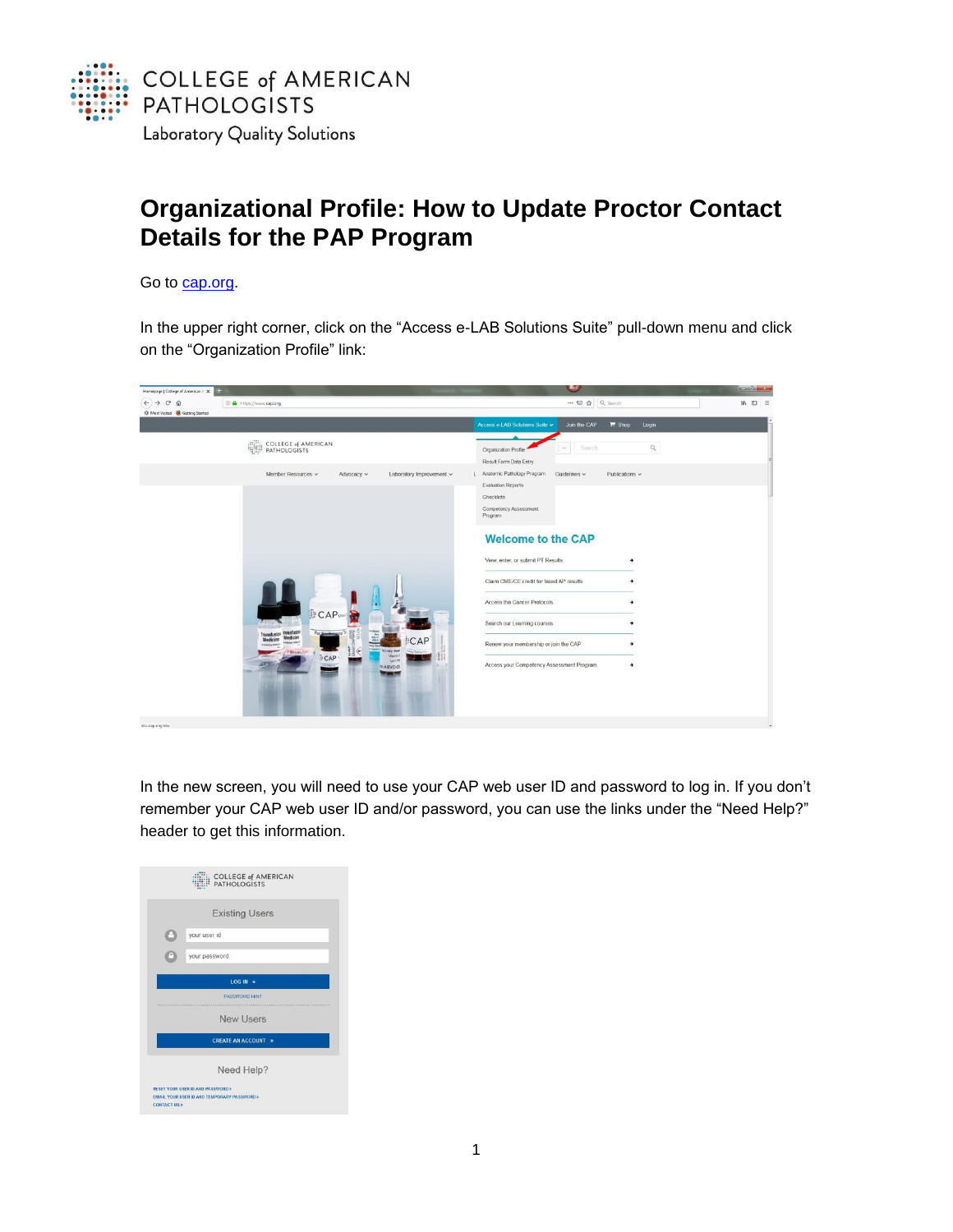Once you are logged in, you will go directly to the Organization Profile page. In the new screen, move the mouse pointer to the "Demographics" section on the left. Click on the "Account List" listing.

| <b>ORGANIZATION PROFILE</b>                                               |                                                                                                                                                                                                                     | ← Back to Staff Admin Tools   Go to e-LAB Solutions Suite |  |  |
|---------------------------------------------------------------------------|---------------------------------------------------------------------------------------------------------------------------------------------------------------------------------------------------------------------|-----------------------------------------------------------|--|--|
| Watch the Introduction and General Navigation Demo<br><b>Demographics</b> | Email accred@cap.org or call (800) 323-4040 (US); +001 (847) 832-7000 (International), for questions about the Organization Profile, Application/reapplication/maintenance processes.<br><b>General Information</b> | <b>Relationships</b>                                      |  |  |
|                                                                           |                                                                                                                                                                                                                     |                                                           |  |  |
| <b>Basic Details &gt;&gt;</b>                                             | General Questionnaire >>                                                                                                                                                                                            | Licensure and Certification >>                            |  |  |
| Addresses and Phones >>                                                   | FTEs and Annual Test Volumes >>                                                                                                                                                                                     | Inspection Unit >>                                        |  |  |
| Account List >>                                                           | Information Systems >>                                                                                                                                                                                              |                                                           |  |  |

The new screen displays a list of active accounts connected to your CAP #. Look for the account enrolled in PAP. (In the example below, this is the second account.) Under the far right column labeled "Actions," click on the "View/Update" link.

| <b>PATHOLOGISTS</b>                                               | <b>COLLEGE of AMERICAN</b>                          |                             |                |                                                                         |                              |  |
|-------------------------------------------------------------------|-----------------------------------------------------|-----------------------------|----------------|-------------------------------------------------------------------------|------------------------------|--|
| <b>ORGANIZATION PROFILE</b>                                       |                                                     |                             |                | ← Back to Staff Admin Tools   Go to e-LAB Solutions Suite               |                              |  |
| <b>Organization Profile Home &gt; Demographics - Account List</b> |                                                     |                             |                |                                                                         |                              |  |
| <b>Demographics</b>                                               | Account List @                                      |                             |                |                                                                         |                              |  |
| <b>Basic Details</b>                                              |                                                     | Watch the Account List Demo |                |                                                                         |                              |  |
| <b>Addresses and Phones</b>                                       | Find:                                               |                             |                |                                                                         |                              |  |
| <b>Account List</b>                                               | Þ<br>2 Accounts                                     |                             |                |                                                                         | <b>V</b> Address   & Contact |  |
| <b>Hours of Operation</b>                                         | Account#<br><b>Account Description</b><br>Phone $#$ | Ship To                     | <b>Bill To</b> | <b>Mail To</b>                                                          | <b>Actions</b>               |  |
| <b>Travel and Lodging</b>                                         |                                                     | $\mathbf Q$                 | $\overline{Q}$ |                                                                         | View/Update                  |  |
| <b>Security Access</b>                                            |                                                     |                             |                |                                                                         |                              |  |
|                                                                   |                                                     | $\mathbf Q$                 |                | Mail will be addressed to<br>shipping contact at the<br>mailing address | View/Update                  |  |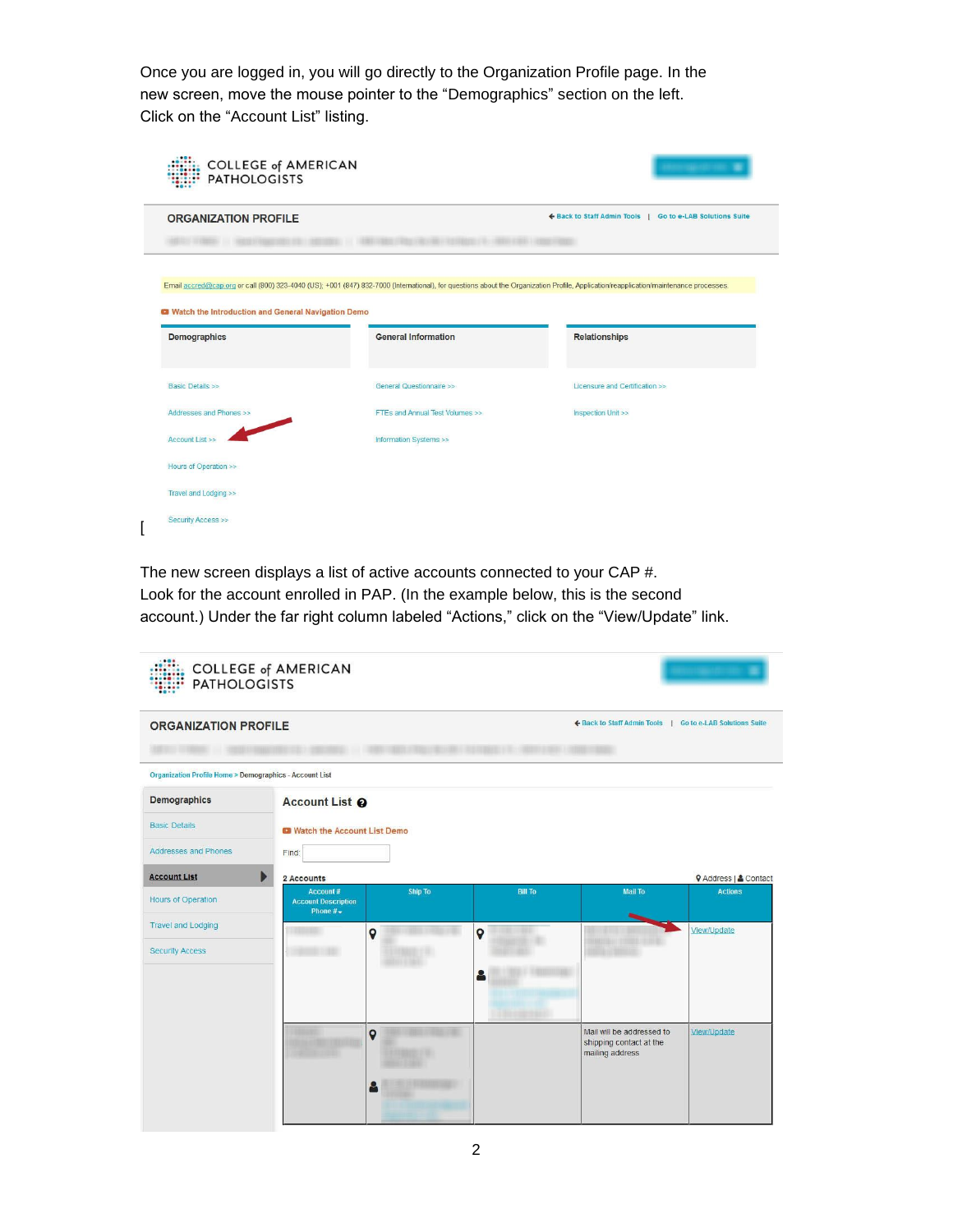The new screen will look something like this:

| <b>ORGANIZATION PROFILE</b> |                                                                                                                                                                                                                                                                                                                                                                                                                                                                                                                                 | ← Back to Staff Admin Tools   Go to e-LAB Solutions Suite |                      |
|-----------------------------|---------------------------------------------------------------------------------------------------------------------------------------------------------------------------------------------------------------------------------------------------------------------------------------------------------------------------------------------------------------------------------------------------------------------------------------------------------------------------------------------------------------------------------|-----------------------------------------------------------|----------------------|
|                             | Organization Profile Home > Demographics - Accounts > Account Details                                                                                                                                                                                                                                                                                                                                                                                                                                                           |                                                           | <b>Audit History</b> |
| <b>E</b> Account Details    | <b>Account Details - Account Details - Account Details - Account Details</b>                                                                                                                                                                                                                                                                                                                                                                                                                                                    |                                                           | *Required            |
|                             | <b>Account Description</b>                                                                                                                                                                                                                                                                                                                                                                                                                                                                                                      |                                                           |                      |
|                             | Description:                                                                                                                                                                                                                                                                                                                                                                                                                                                                                                                    |                                                           | Update               |
|                             | <b>Paperless Proficiency Testing Options</b><br>Online access to the current and previous two years of evaluations and associated participant summaries are available online for your<br>laboratory. Summarized performance information is also available via the online Performance Analytics Dashboard.<br>Proficiency testing can be ordered using CAP's online store. A current catalog for Surveys and Anatomic Pathology Education<br>Programs, including quality management tools, is available within the online store. |                                                           |                      |
|                             |                                                                                                                                                                                                                                                                                                                                                                                                                                                                                                                                 |                                                           |                      |
|                             | Opt out of receiving paper proficiency testing evaluations, including participant<br>summaries? No                                                                                                                                                                                                                                                                                                                                                                                                                              |                                                           | Update               |
|                             | * Opt out of receiving paper order renewal packet? No                                                                                                                                                                                                                                                                                                                                                                                                                                                                           |                                                           |                      |
|                             | <b>Phone/Fax</b>                                                                                                                                                                                                                                                                                                                                                                                                                                                                                                                |                                                           |                      |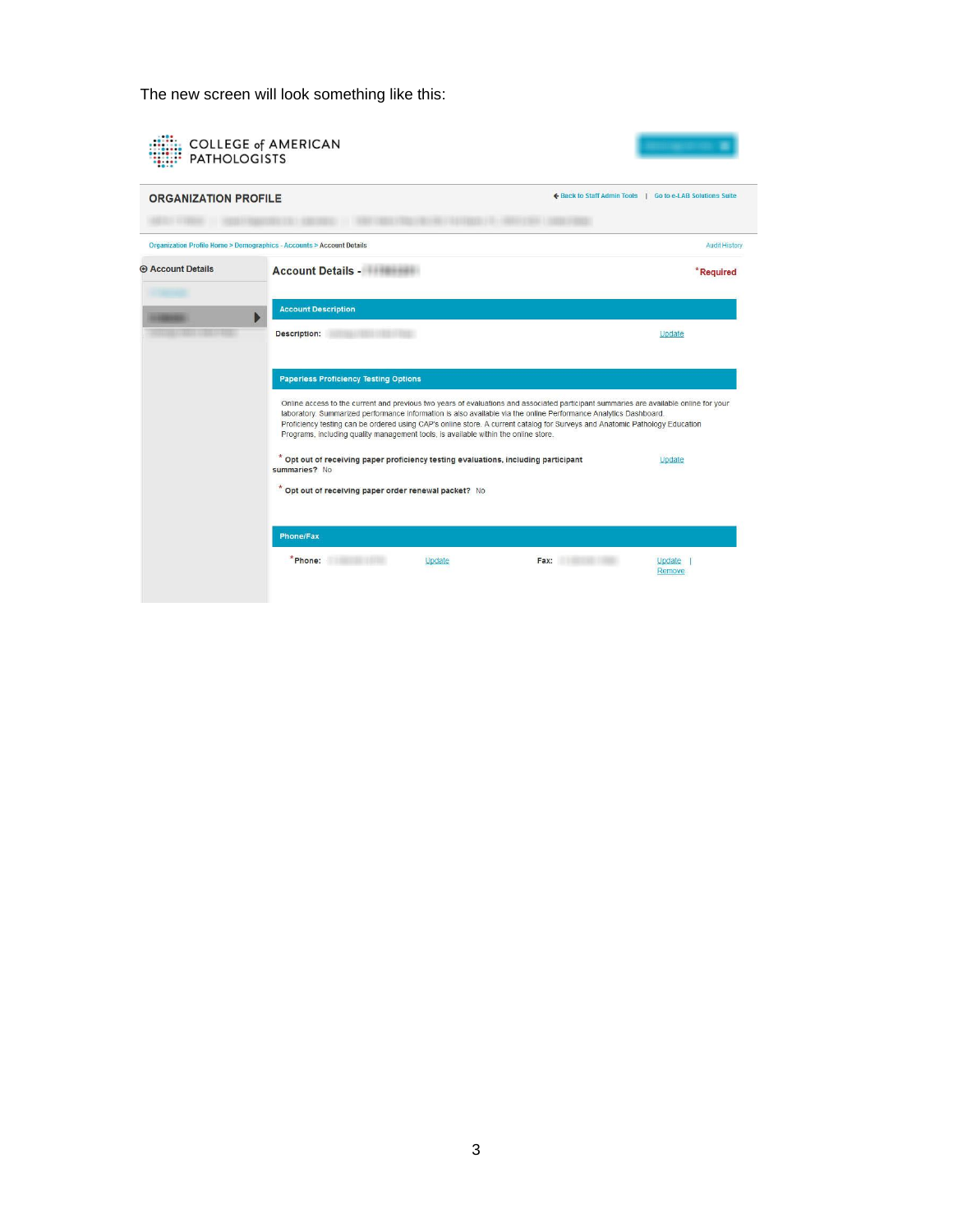Scroll down to the "Proctor" heading, which is near the bottom of the list. You will find the proctors for the PAP program listed here. In this example, there are two proctors already listed. Next to each proctor's name is an "Update" link. Click on that link.

| <b>Mail To</b>                               |               |        |                                                               |
|----------------------------------------------|---------------|--------|---------------------------------------------------------------|
| $*$ Address:                                 | Update        |        | Contact: Mail will be addressed to<br>shipping contact at the |
| (Used for Mailing Evaluations/Other Reports) |               |        | mailing address                                               |
| Ordering @                                   |               |        |                                                               |
| Contact:                                     | Update        |        |                                                               |
| Proctor                                      |               |        |                                                               |
| 2 Contact(s)                                 | Remove<br>Add |        |                                                               |
| Find:                                        |               |        |                                                               |
| Update                                       |               | Update |                                                               |
| <b>Dunning</b>                               |               |        |                                                               |
| 0 Contact(s):                                | Add           |        |                                                               |